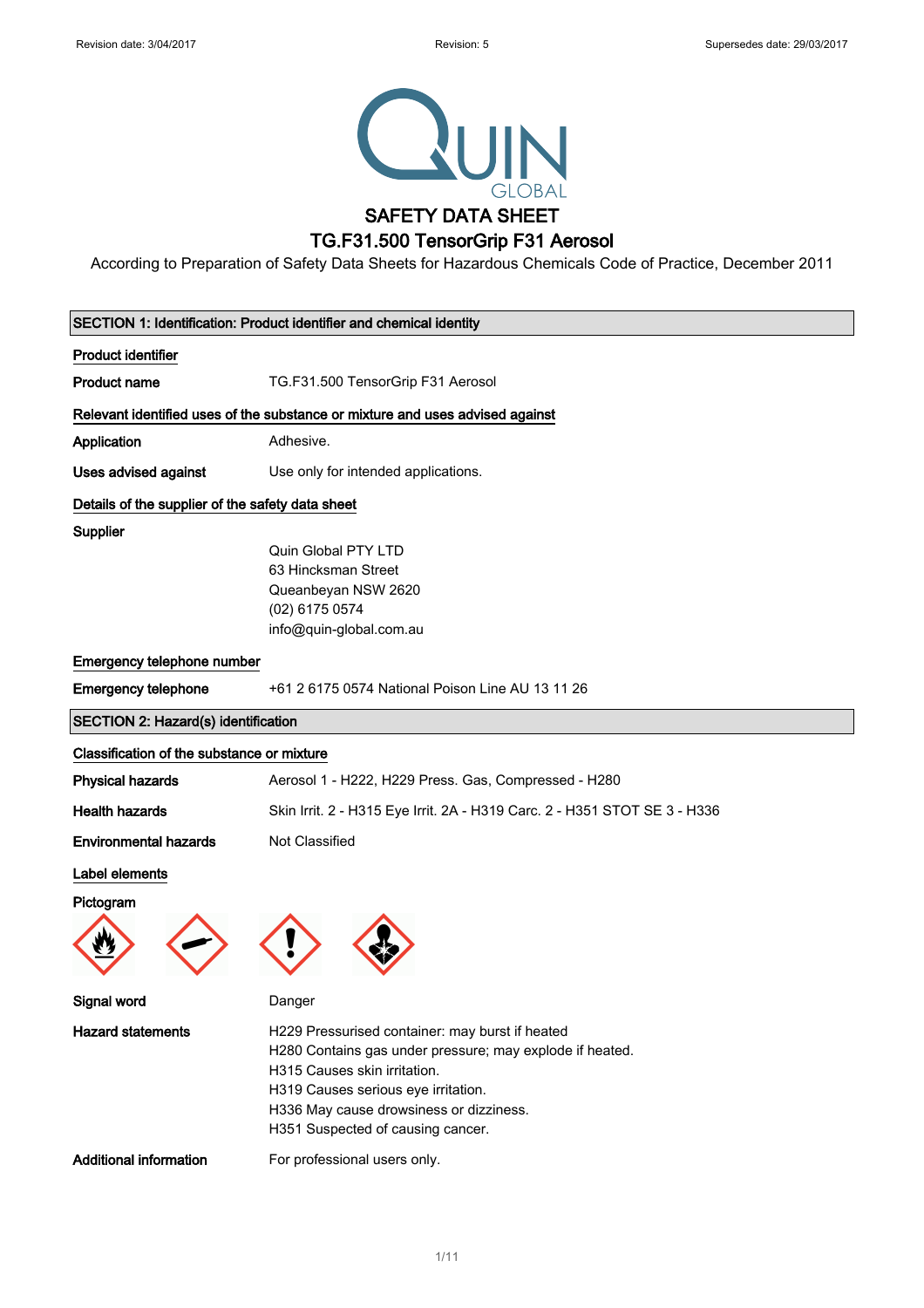| <b>Precautionary statements</b> | P201 Obtain special instructions before use.                                       |
|---------------------------------|------------------------------------------------------------------------------------|
|                                 | P202 Do not handle until all safety precautions have been read and understood.     |
|                                 | P210 Keep away from heat/ sparks/ open flames/ hot surfaces. - No smoking.         |
|                                 | P211 Do not spray on an open flame or other ignition source.                       |
|                                 | P251 Pressurized container: Do not pierce or burn, even after use.                 |
|                                 | P261 Avoid breathing spray.                                                        |
|                                 | P264 Wash contaminated skin thoroughly after handling.                             |
|                                 | P271 Use only outdoors or in a well-ventilated area.                               |
|                                 | P280 Wear protective gloves/ protective clothing/ eye protection/ face protection. |
|                                 | P302+P352 IF ON SKIN: Wash with plenty of soap and water.                          |
|                                 | P304+P340 IF INHALED: Remove victim to fresh air and keep at rest in a position    |
|                                 | comfortable for breathing.                                                         |
|                                 | P305+P351+P338 IF IN EYES: Rinse cautiously with water for several minutes. Remove |
|                                 | contact lenses, if present and easy to do. Continue rinsing.                       |
|                                 | P308+P313 IF exposed or concerned: Get medical advice/ attention.                  |
|                                 | P312 Call a POISON CENTER or doctor/ physician if you feel unwell.                 |
|                                 | P321 Specific treatment (see medical advice on this label).                        |
|                                 | P332+P313 If skin irritation occurs: Get medical advice/ attention.                |
|                                 | P337+P313 If eye irritation persists: Get medical advice/ attention.               |
|                                 | P362+P364 Take off contaminated clothing and wash before reuse.                    |
|                                 | P403+P233 Store in a well-ventilated place. Keep container tightly closed.         |
|                                 | P405 Store locked up.                                                              |
|                                 | P410+P403 Protect from sunlight. Store in a well-ventilated place.                 |
|                                 | P412 Do not expose to temperatures exceeding 50°C/122°F.                           |
|                                 | P501 Dispose of contents/ container in accordance with national regulations.       |
|                                 |                                                                                    |

Contains Dichloromethane

#### Other hazards

This product does not contain any substances classified as PBT or vPvB.

### SECTION 3: Composition and information on ingredients

| <b>Mixtures</b>                                                                                      |        |
|------------------------------------------------------------------------------------------------------|--------|
| <b>Dichloromethane</b>                                                                               | 30-60% |
| CAS number: 75-09-2                                                                                  |        |
| Classification<br>Skin Irrit. 2 - H315<br>Eye Irrit. 2A - H319<br>Carc. 2 - H351<br>STOT SE 3 - H336 |        |
| Petroleum gases, liquefied<br>CAS number: 68476-85-7                                                 | 30-60% |
| Classification<br>Flam. Gas 1 - H220<br>Press. Gas, Liquefied - H280                                 |        |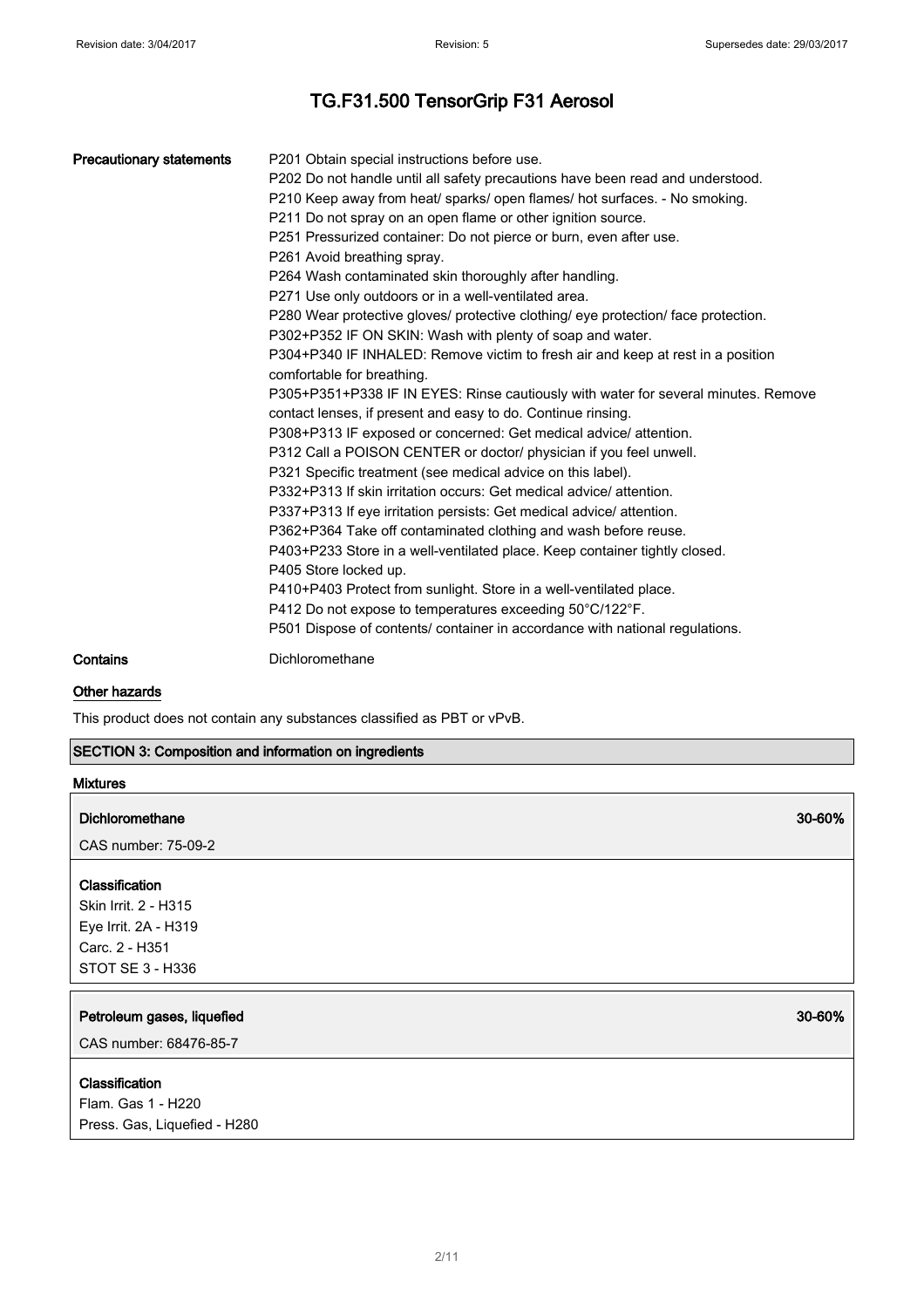| Cyclohexane                                                                                                                                                          | 1%                                                                                                                                                                                                                                                                                                                                                                                                                                                                                                                                                                                                                                                                    |
|----------------------------------------------------------------------------------------------------------------------------------------------------------------------|-----------------------------------------------------------------------------------------------------------------------------------------------------------------------------------------------------------------------------------------------------------------------------------------------------------------------------------------------------------------------------------------------------------------------------------------------------------------------------------------------------------------------------------------------------------------------------------------------------------------------------------------------------------------------|
| CAS number: 110-82-7                                                                                                                                                 |                                                                                                                                                                                                                                                                                                                                                                                                                                                                                                                                                                                                                                                                       |
| M factor (Acute) = $1$                                                                                                                                               | M factor (Chronic) = $1$                                                                                                                                                                                                                                                                                                                                                                                                                                                                                                                                                                                                                                              |
| Classification<br>Flam. Liq. 2 - H225<br>Skin Irrit. 2 - H315<br><b>STOT SE 3 - H336</b><br>Asp. Tox. 1 - H304<br>Aquatic Acute 1 - H400<br>Aquatic Chronic 1 - H410 |                                                                                                                                                                                                                                                                                                                                                                                                                                                                                                                                                                                                                                                                       |
|                                                                                                                                                                      | The full text for all hazard statements is displayed in Section 16.                                                                                                                                                                                                                                                                                                                                                                                                                                                                                                                                                                                                   |
| <b>SECTION 4: First aid measures</b>                                                                                                                                 |                                                                                                                                                                                                                                                                                                                                                                                                                                                                                                                                                                                                                                                                       |
| Description of first aid measures                                                                                                                                    |                                                                                                                                                                                                                                                                                                                                                                                                                                                                                                                                                                                                                                                                       |
| <b>General information</b>                                                                                                                                           | Get medical attention immediately. Show this Safety Data Sheet to the medical personnel.                                                                                                                                                                                                                                                                                                                                                                                                                                                                                                                                                                              |
| Inhalation                                                                                                                                                           | Remove affected person from source of contamination. Move affected person to fresh air and<br>keep warm and at rest in a position comfortable for breathing. Maintain an open airway.<br>Loosen tight clothing such as collar, tie or belt. When breathing is difficult, properly trained<br>personnel may assist affected person by administering oxygen. Place unconscious person on<br>their side in the recovery position and ensure breathing can take place.                                                                                                                                                                                                    |
| Ingestion                                                                                                                                                            | Rinse mouth thoroughly with water. Give plenty of water to drink. Stop if the affected person<br>feels sick as vomiting may be dangerous. Do not induce vomiting unless under the direction of<br>medical personnel. If vomiting occurs, the head should be kept low so that vomit does not<br>enter the lungs. Never give anything by mouth to an unconscious person. Move affected<br>person to fresh air and keep warm and at rest in a position comfortable for breathing. Place<br>unconscious person on their side in the recovery position and ensure breathing can take<br>place. Maintain an open airway. Loosen tight clothing such as collar, tie or belt. |
| <b>Skin Contact</b>                                                                                                                                                  | Remove contamination with soap and water or recognised skin cleansing agent. Continue to<br>rinse for at least 15 minutes. If adhesive bonding occurs, do not force skin apart.                                                                                                                                                                                                                                                                                                                                                                                                                                                                                       |
| Eye contact                                                                                                                                                          | Rinse immediately with plenty of water. Remove contact lenses, if present and easy to do.<br>Continue rinsing. Continue to rinse for at least 15 minutes and get medical attention. If<br>adhesive bonding occurs, do not force eyelids apart.                                                                                                                                                                                                                                                                                                                                                                                                                        |
| <b>Protection of first aiders</b>                                                                                                                                    | First aid personnel should wear appropriate protective equipment during any rescue. Wash<br>contaminated clothing thoroughly with water before removing it from the affected person, or<br>wear gloves. It may be dangerous for first aid personnel to carry out mouth-to-mouth<br>resuscitation.                                                                                                                                                                                                                                                                                                                                                                     |
|                                                                                                                                                                      | Most important symptoms and effects, both acute and delayed                                                                                                                                                                                                                                                                                                                                                                                                                                                                                                                                                                                                           |
| <b>General information</b>                                                                                                                                           | See Section 11 for additional information on health hazards. The severity of the symptoms<br>described will vary dependent on the concentration and the length of exposure.                                                                                                                                                                                                                                                                                                                                                                                                                                                                                           |
| Inhalation                                                                                                                                                           | A single exposure may cause the following adverse effects: Headache. Nausea, vomiting.<br>Central nervous system depression. Drowsiness, dizziness, disorientation, vertigo. Narcotic<br>effect. During application and drying, solvent vapours will be emitted. Vapours in high<br>concentrations are narcotic. Prolonged or repeated exposure may cause the following<br>adverse effects: Suspected of causing cancer.                                                                                                                                                                                                                                              |
| Ingestion                                                                                                                                                            | May cause stomach pain or vomiting. May cause drowsiness or dizziness. Prolonged or<br>repeated exposure may cause the following adverse effects: Suspected of causing cancer.                                                                                                                                                                                                                                                                                                                                                                                                                                                                                        |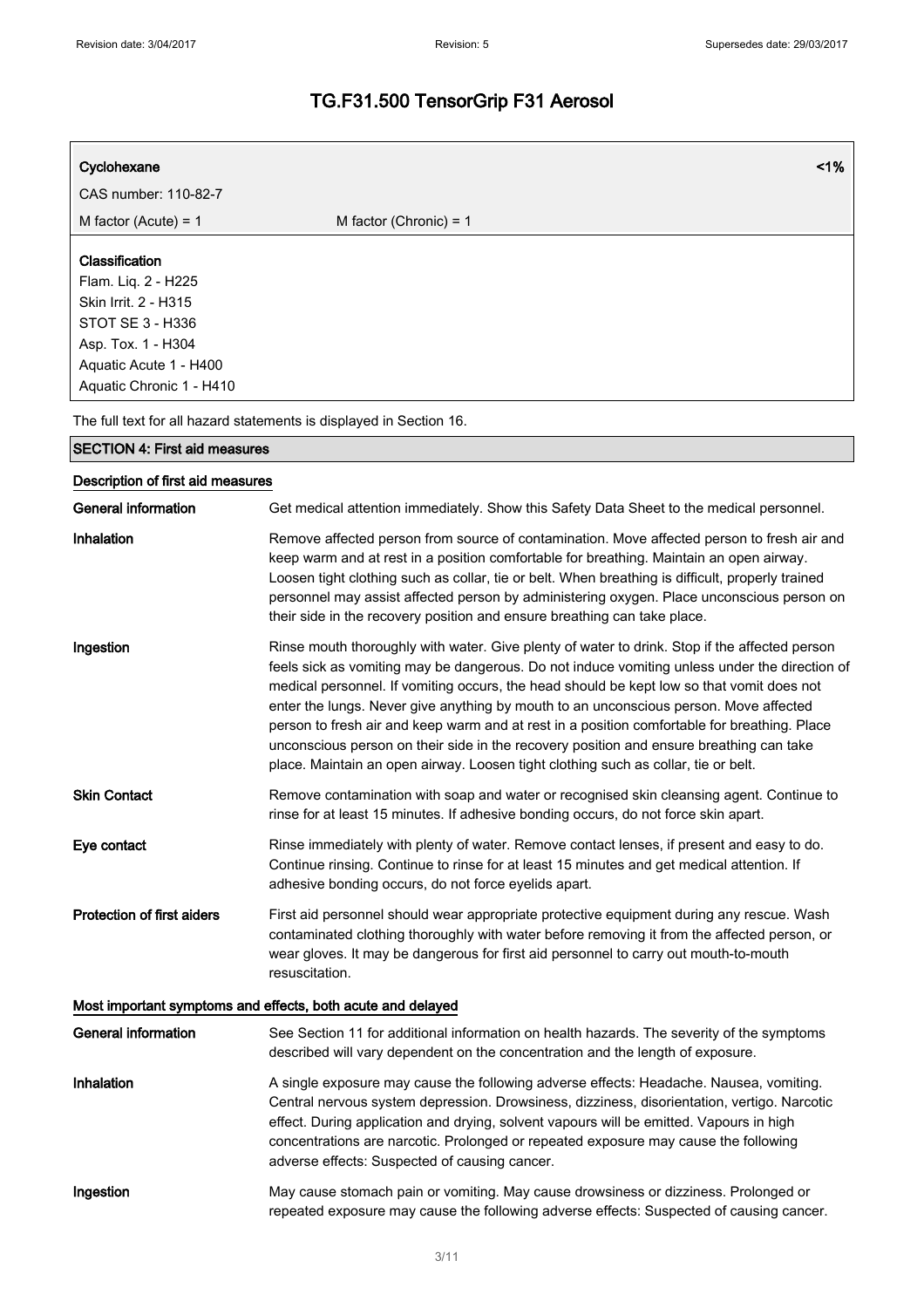| Skin contact                                          | Redness. Irritating to skin. Bonds skin and eyes in seconds. Prolonged or repeated exposure<br>may cause the following adverse effects: Suspected of causing cancer.                                                                                                                                                                                                                                                                                                                                                                                                                                                                                                                                                    |  |
|-------------------------------------------------------|-------------------------------------------------------------------------------------------------------------------------------------------------------------------------------------------------------------------------------------------------------------------------------------------------------------------------------------------------------------------------------------------------------------------------------------------------------------------------------------------------------------------------------------------------------------------------------------------------------------------------------------------------------------------------------------------------------------------------|--|
| Eye contact                                           | Irritating to eyes. Bonds skin and eyes in seconds.                                                                                                                                                                                                                                                                                                                                                                                                                                                                                                                                                                                                                                                                     |  |
|                                                       | Indication of any immediate medical attention and special treatment needed                                                                                                                                                                                                                                                                                                                                                                                                                                                                                                                                                                                                                                              |  |
| Notes for the doctor                                  | Treat symptomatically.                                                                                                                                                                                                                                                                                                                                                                                                                                                                                                                                                                                                                                                                                                  |  |
| <b>SECTION 5: Firefighting measures</b>               |                                                                                                                                                                                                                                                                                                                                                                                                                                                                                                                                                                                                                                                                                                                         |  |
| <b>Extinguishing media</b>                            |                                                                                                                                                                                                                                                                                                                                                                                                                                                                                                                                                                                                                                                                                                                         |  |
| Suitable extinguishing media                          | The product is flammable. Extinguish with alcohol-resistant foam, carbon dioxide, dry powder<br>or water fog. Use fire-extinguishing media suitable for the surrounding fire.                                                                                                                                                                                                                                                                                                                                                                                                                                                                                                                                           |  |
| Unsuitable extinguishing<br>media                     | Do not use water jet as an extinguisher, as this will spread the fire.                                                                                                                                                                                                                                                                                                                                                                                                                                                                                                                                                                                                                                                  |  |
| Special hazards arising from the substance or mixture |                                                                                                                                                                                                                                                                                                                                                                                                                                                                                                                                                                                                                                                                                                                         |  |
| Specific hazards                                      | Containers can burst violently or explode when heated, due to excessive pressure build-up.<br>Bursting aerosol containers may be propelled from a fire at high speed. If aerosol cans are<br>ruptured, care should be taken due to the rapid escape of the pressurised contents and<br>propellant. Vapours may form explosive mixtures with air.                                                                                                                                                                                                                                                                                                                                                                        |  |
| <b>Hazardous combustion</b><br>products               | Thermal decomposition or combustion products may include the following substances:<br>Carbon dioxide (CO2). Carbon monoxide (CO). Harmful gases or vapours.                                                                                                                                                                                                                                                                                                                                                                                                                                                                                                                                                             |  |
| Advice for firefighters                               |                                                                                                                                                                                                                                                                                                                                                                                                                                                                                                                                                                                                                                                                                                                         |  |
| Protective actions during<br>firefighting             | Avoid breathing fire gases or vapours. Evacuate area. Keep upwind to avoid inhalation of<br>gases, vapours, fumes and smoke. Cool containers exposed to heat with water spray and<br>remove them from the fire area if it can be done without risk. Cool containers exposed to<br>flames with water until well after the fire is out. If a leak or spill has not ignited, use water<br>spray to disperse vapours and protect men stopping the leak. Control run-off water by<br>containing and keeping it out of sewers and watercourses. If risk of water pollution occurs,<br>notify appropriate authorities.                                                                                                         |  |
| Special protective equipment<br>for firefighters      | Wear positive-pressure self-contained breathing apparatus (SCBA) and appropriate protective<br>clothing. Firefighter's clothing conforming to Australia/New Zealand Standards AS/NZS 4967<br>(for clothing) AS/NZS 1801 (for helmets), AS/NZS 4821 (for protective boots), AS/NZS 1801<br>(for protective gloves) will provide a basic level of protection for chemical incidents.                                                                                                                                                                                                                                                                                                                                      |  |
| <b>SECTION 6: Accidental release measures</b>         |                                                                                                                                                                                                                                                                                                                                                                                                                                                                                                                                                                                                                                                                                                                         |  |
|                                                       | Personal precautions, protective equipment and emergency procedures                                                                                                                                                                                                                                                                                                                                                                                                                                                                                                                                                                                                                                                     |  |
| <b>Personal precautions</b>                           | No action shall be taken without appropriate training or involving any personal risk. Keep<br>unnecessary and unprotected personnel away from the spillage. Wear protective clothing as<br>described in Section 8 of this safety data sheet. Follow precautions for safe handling<br>described in this safety data sheet. Wash thoroughly after dealing with a spillage. Ensure<br>procedures and training for emergency decontamination and disposal are in place. Do not<br>touch or walk into spilled material. Evacuate area. Risk of explosion. Provide adequate<br>ventilation. No smoking, sparks, flames or other sources of ignition near spillage. Promptly<br>remove any clothing that becomes contaminated. |  |
| <b>Environmental precautions</b>                      |                                                                                                                                                                                                                                                                                                                                                                                                                                                                                                                                                                                                                                                                                                                         |  |
| <b>Environmental precautions</b>                      | Collect and place in suitable waste disposal containers and seal securely. Large Spillages:<br>Inform the relevant authorities if environmental pollution occurs (sewers, waterways, soil or<br>air).                                                                                                                                                                                                                                                                                                                                                                                                                                                                                                                   |  |

### Methods and material for containment and cleaning up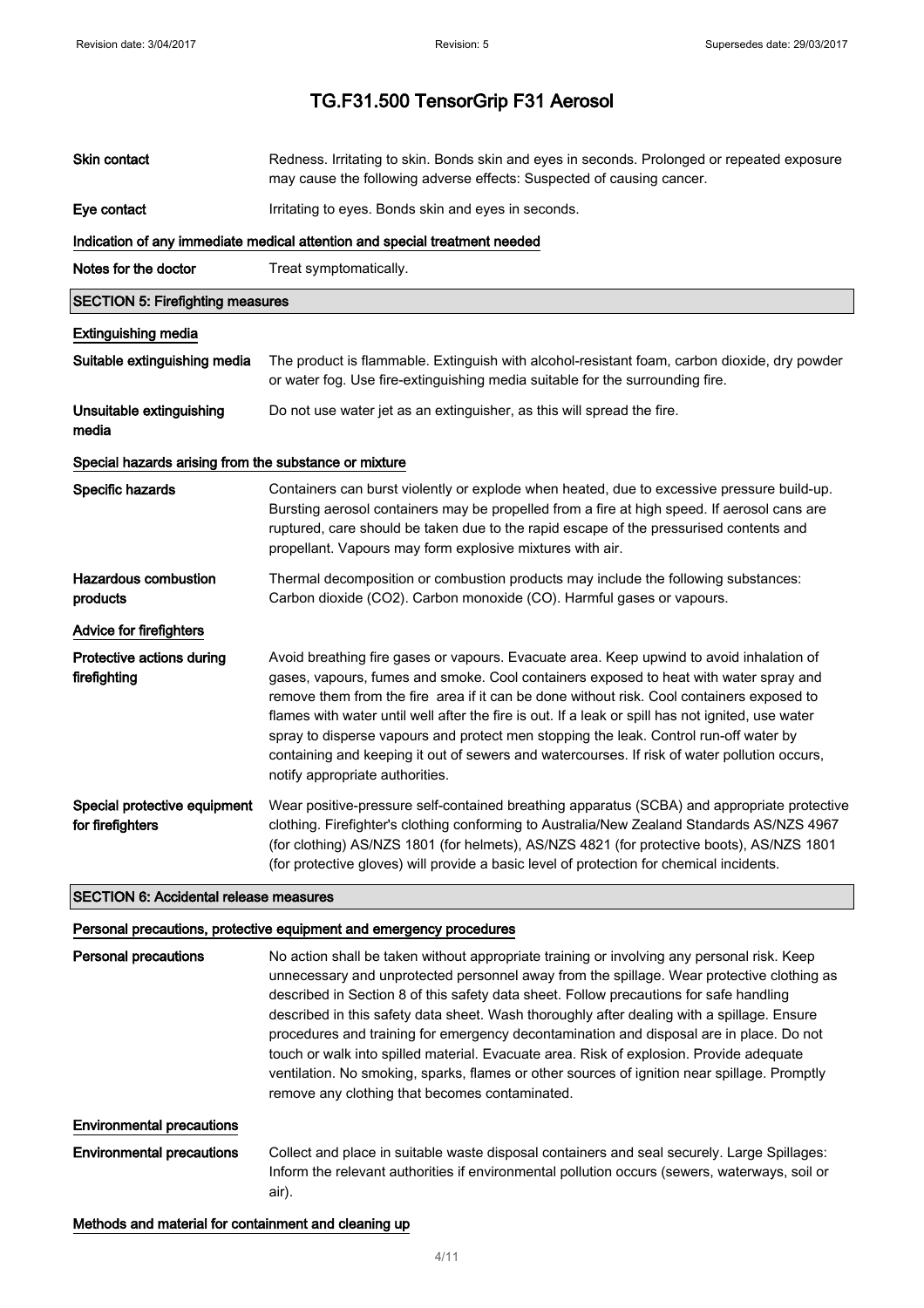| Methods for cleaning up                                      | Wear protective clothing as described in Section 8 of this safety data sheet. Clear up spills<br>immediately and dispose of waste safely. Eliminate all ignition sources if safe to do so. No<br>smoking, sparks, flames or other sources of ignition near spillage. Approach the spillage from<br>upwind. Under normal conditions of handling and storage, spillages from aerosol containers<br>are unlikely. If aerosol cans are ruptured, care should be taken due to the rapid escape of the<br>pressurised contents and propellant. Small Spillages: Wipe up with an absorbent cloth and<br>dispose of waste safely. Large Spillages: If the product is soluble in water, dilute the spillage<br>with water and mop it up. Alternatively, or if it is not water-soluble, absorb the spillage with an<br>inert, dry material and place it in a suitable waste disposal container. Flush away spillage with<br>plenty of water. Wash thoroughly after dealing with a spillage. Dispose of waste to licensed<br>waste disposal site in accordance with the requirements of the local Waste Disposal Authority. |
|--------------------------------------------------------------|------------------------------------------------------------------------------------------------------------------------------------------------------------------------------------------------------------------------------------------------------------------------------------------------------------------------------------------------------------------------------------------------------------------------------------------------------------------------------------------------------------------------------------------------------------------------------------------------------------------------------------------------------------------------------------------------------------------------------------------------------------------------------------------------------------------------------------------------------------------------------------------------------------------------------------------------------------------------------------------------------------------------------------------------------------------------------------------------------------------|
| Reference to other sections                                  |                                                                                                                                                                                                                                                                                                                                                                                                                                                                                                                                                                                                                                                                                                                                                                                                                                                                                                                                                                                                                                                                                                                  |
| Reference to other sections                                  | For personal protection, see Section 8. See Section 11 for additional information on health<br>hazards. See Section 12 for additional information on ecological hazards. For waste disposal,<br>see Section 13.                                                                                                                                                                                                                                                                                                                                                                                                                                                                                                                                                                                                                                                                                                                                                                                                                                                                                                  |
|                                                              | SECTION 7: Handling and storage, including how the chemical may be safely used                                                                                                                                                                                                                                                                                                                                                                                                                                                                                                                                                                                                                                                                                                                                                                                                                                                                                                                                                                                                                                   |
| Precautions for safe handling                                |                                                                                                                                                                                                                                                                                                                                                                                                                                                                                                                                                                                                                                                                                                                                                                                                                                                                                                                                                                                                                                                                                                                  |
| <b>Usage precautions</b>                                     | For professional users only. Read and follow manufacturer's recommendations. Wear<br>protective clothing as described in Section 8 of this safety data sheet. Keep away from food,<br>drink and animal feeding stuffs. Avoid exposing aerosol containers to high temperatures or<br>direct sunlight. The product is flammable. Keep away from heat, hot surfaces, sparks, open<br>flames and other ignition sources. No smoking. Do not handle until all safety precautions have<br>been read and understood. Do not handle broken packages without protective equipment. Do<br>not spray on an open flame or other ignition source. Pressurized container: Do not pierce or<br>burn, even after use. Spray will evaporate and cool rapidly and may cause frostbite or cold<br>burns if in contact with skin. Avoid contact with eyes.                                                                                                                                                                                                                                                                           |
| Advice on general<br>occupational hygiene                    | Wash promptly if skin becomes contaminated. Take off contaminated clothing and wash<br>before reuse. Wash contaminated clothing before reuse. Do not eat, drink or smoke when<br>using this product. Wash at the end of each work shift and before eating, smoking and using<br>the toilet. Change work clothing daily before leaving workplace.                                                                                                                                                                                                                                                                                                                                                                                                                                                                                                                                                                                                                                                                                                                                                                 |
| Conditions for safe storage, including any incompatibilities |                                                                                                                                                                                                                                                                                                                                                                                                                                                                                                                                                                                                                                                                                                                                                                                                                                                                                                                                                                                                                                                                                                                  |
| Storage precautions                                          | Store at temperatures between 10°C and 25°C. Store away from incompatible materials (see<br>Section 10). Store in accordance with national regulations. Keep away from oxidising<br>materials, heat and flames. Keep only in the original container. Keep container tightly closed<br>and in a well-ventilated place. Keep containers upright. Protect containers from damage.<br>Protect from sunlight. Do not store near heat sources or expose to high temperatures. Do not<br>expose to temperatures exceeding 50 °C/ 122 °F. Bund storage facilities to prevent soil and<br>water pollution in the event of spillage. The storage area floor should be leak-tight, jointless<br>and not absorbent.                                                                                                                                                                                                                                                                                                                                                                                                          |
| Storage class                                                | Flammable compressed gas storage.                                                                                                                                                                                                                                                                                                                                                                                                                                                                                                                                                                                                                                                                                                                                                                                                                                                                                                                                                                                                                                                                                |
| Specific end use(s)<br>Specific end use(s)                   | The identified uses for this product are detailed in Section 1.                                                                                                                                                                                                                                                                                                                                                                                                                                                                                                                                                                                                                                                                                                                                                                                                                                                                                                                                                                                                                                                  |
| SECTION 8: Exposure controls and personal protection         |                                                                                                                                                                                                                                                                                                                                                                                                                                                                                                                                                                                                                                                                                                                                                                                                                                                                                                                                                                                                                                                                                                                  |
| <b>Control parameters</b>                                    |                                                                                                                                                                                                                                                                                                                                                                                                                                                                                                                                                                                                                                                                                                                                                                                                                                                                                                                                                                                                                                                                                                                  |

## Occupational exposure limits

Dichloromethane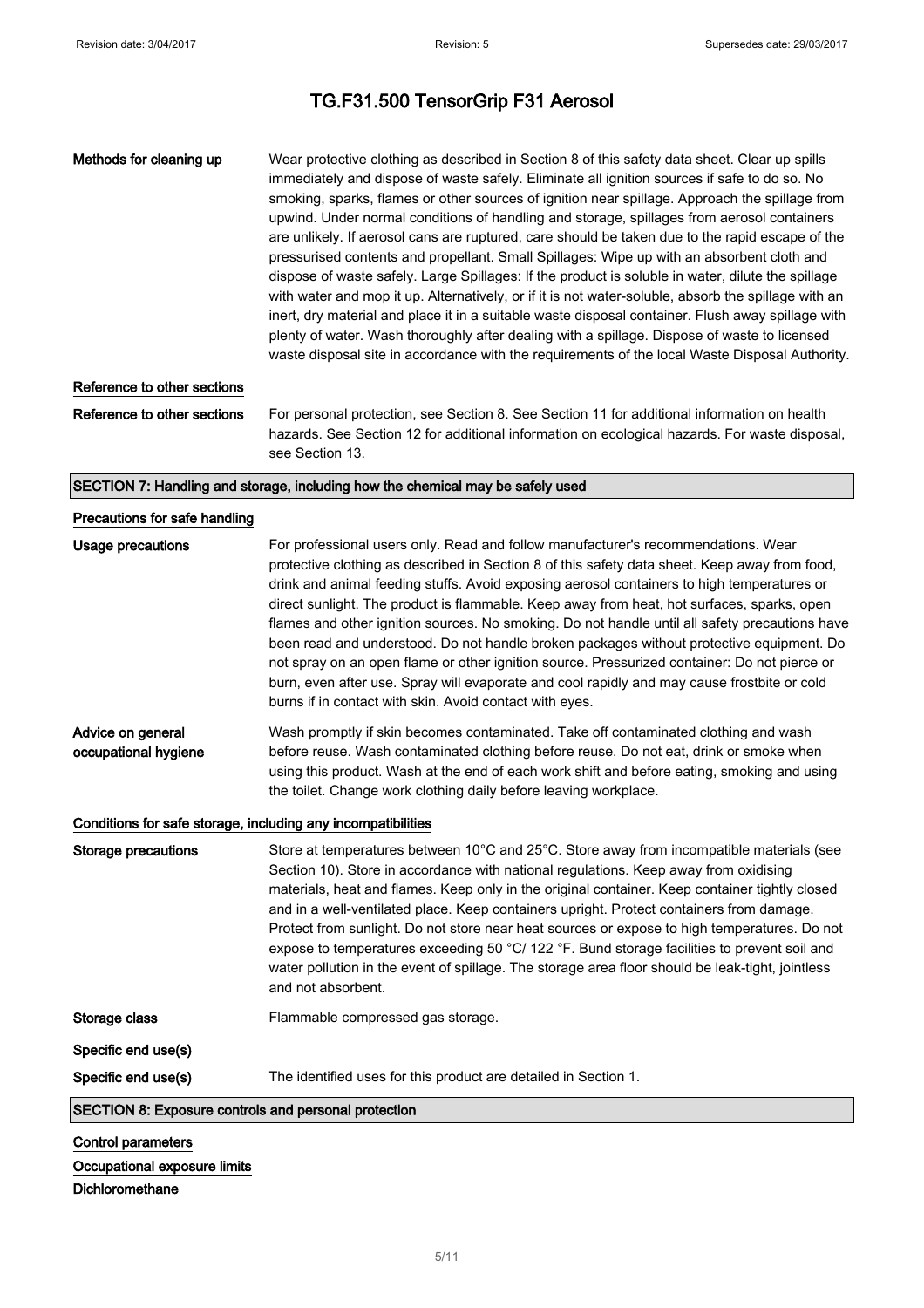Long-term exposure limit (8-hour TWA): 50 ppm 174 mg/m<sup>3</sup> Carc. 2, Sk

#### Petroleum gases, liquefied

Long-term exposure limit (8-hour TWA): 1000 ppm 1800 mg/m<sup>3</sup> Carc. 1B

#### **Cyclohexane**

Long-term exposure limit (8-hour TWA): 100 ppm 350 mg/m<sup>3</sup> Short-term exposure limit (15-minute): 300 ppm 1050 mg/m<sup>3</sup>

Carc. 2 = Suspected human carcinogen. Carc. 1B = Presumed to have carcinogenic potential for humans. Sk = Absorption through the skin may be a significant source of exposure.

#### Exposure controls

Protective equipment





| Appropriate engineering<br>controls | Provide adequate ventilation. Personal, workplace environment or biological monitoring may<br>be required to determine the effectiveness of the ventilation or other control measures and/or<br>the necessity to use respiratory protective equipment. Use process enclosures, local exhaust<br>ventilation or other engineering controls as the primary means to minimise worker exposure.<br>Personal protective equipment should only be used if worker exposure cannot be controlled<br>adequately by the engineering control measures. Ensure control measures are regularly<br>inspected and maintained. Ensure the ventilation system is regularly maintained and tested.<br>As this product contains ingredients with exposure limits, process enclosures, local exhaust<br>ventilation or other engineering controls should be used to keep worker exposure below any<br>statutory or recommended limits, if use generates dust, fumes, gas, vapour or mist. |
|-------------------------------------|-----------------------------------------------------------------------------------------------------------------------------------------------------------------------------------------------------------------------------------------------------------------------------------------------------------------------------------------------------------------------------------------------------------------------------------------------------------------------------------------------------------------------------------------------------------------------------------------------------------------------------------------------------------------------------------------------------------------------------------------------------------------------------------------------------------------------------------------------------------------------------------------------------------------------------------------------------------------------|
| Eye/face protection                 | Eyewear complying with an approved standard should be worn if a risk assessment indicates<br>eye contact is possible. Personal protective equipment for eye and face protection should<br>comply with Australia/New Zealand Standard AS/NZS 1337. Wear tight-fitting, chemical<br>splash goggles or face shield. If inhalation hazards exist, a full-face respirator may be required<br>instead.                                                                                                                                                                                                                                                                                                                                                                                                                                                                                                                                                                      |
| Hand protection                     | Chemical-resistant, impervious gloves complying with an approved standard should be worn if<br>a risk assessment indicates skin contact is possible. The most suitable glove should be<br>chosen in consultation with the glove supplier/manufacturer, who can provide information<br>about the breakthrough time of the glove material. To protect hands from chemicals, gloves<br>should comply with Australia/New Zealand Standard AS/NZS 2161. Considering the data<br>specified by the glove manufacturer, check during use that the gloves are retaining their<br>protective properties and change them as soon as any deterioration is detected. Frequent<br>changes are recommended.                                                                                                                                                                                                                                                                          |
| Other skin and body<br>protection   | Appropriate footwear and additional protective clothing complying with an approved standard<br>should be worn if a risk assessment indicates skin contamination is possible.                                                                                                                                                                                                                                                                                                                                                                                                                                                                                                                                                                                                                                                                                                                                                                                          |
| Hygiene measures                    | Provide eyewash station and safety shower. Contaminated work clothing should not be<br>allowed out of the workplace. Wash contaminated clothing before reuse. Clean equipment<br>and the work area every day. Good personal hygiene procedures should be implemented.<br>Wash at the end of each work shift and before eating, smoking and using the toilet. When<br>using do not eat, drink or smoke. Preventive industrial medical examinations should be carried<br>out. Warn cleaning personnel of any hazardous properties of the product.                                                                                                                                                                                                                                                                                                                                                                                                                       |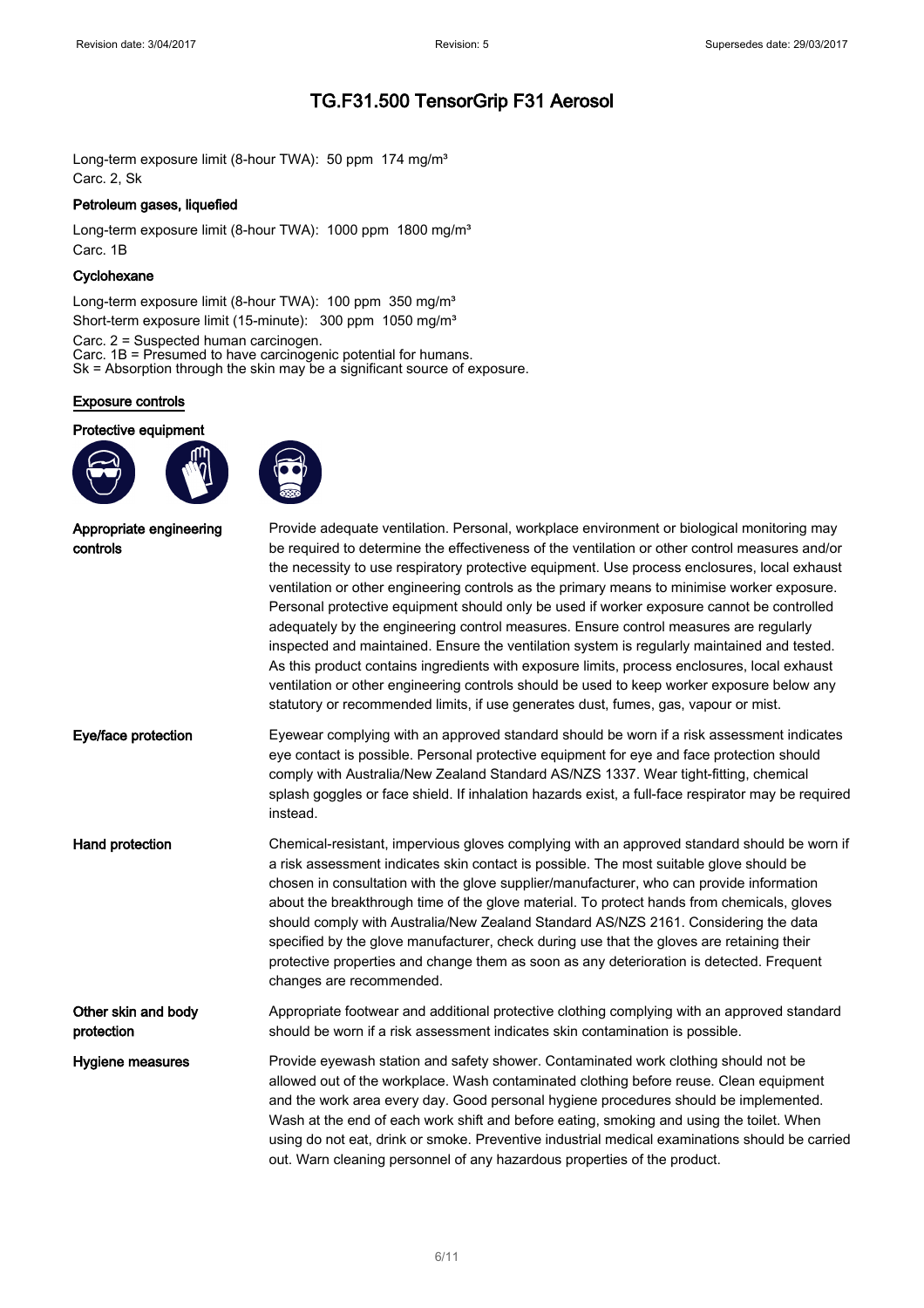| Respiratory protection        | Respiratory protection complying with an approved standard should be worn if a risk<br>assessment indicates inhalation of contaminants is possible. Ensure all respiratory protective<br>equipment is suitable for its intended use and complies with Australia/New Zealand Standard<br>AS/NZS 1716. Check that the respirator fits tightly and the filter is changed regularly. Gas and<br>combination filter cartridges should comply with Australia/New Zealand Standard AS/NZS<br>1716. Full face mask respirators with replaceable filter cartridges should comply with<br>Australia/New Zealand Standard AS/NZS 1716. Half mask and quarter mask respirators with<br>replaceable filter cartridges should comply with Australia/New Zealand Standard AS/NZS<br>1716. |
|-------------------------------|----------------------------------------------------------------------------------------------------------------------------------------------------------------------------------------------------------------------------------------------------------------------------------------------------------------------------------------------------------------------------------------------------------------------------------------------------------------------------------------------------------------------------------------------------------------------------------------------------------------------------------------------------------------------------------------------------------------------------------------------------------------------------|
| <b>Environmental exposure</b> | Keep container tightly sealed when not in use.                                                                                                                                                                                                                                                                                                                                                                                                                                                                                                                                                                                                                                                                                                                             |

controls

#### SECTION 9: Physical and chemical properties

| Information on basic physical and chemical properties            |                                                             |  |
|------------------------------------------------------------------|-------------------------------------------------------------|--|
| Appearance                                                       | Aerosol.                                                    |  |
| Colour                                                           | Colourless to pale yellow.                                  |  |
| Odour                                                            | Characteristic.                                             |  |
| <b>Odour threshold</b>                                           | Not available.                                              |  |
| pH                                                               | Not available.                                              |  |
| <b>Melting point</b>                                             | Not available.                                              |  |
| Initial boiling point and range                                  | -40°C @ 1016 hPa                                            |  |
| Flash point                                                      | $-6^{\circ}$ C                                              |  |
| <b>Evaporation rate</b>                                          | Not available.                                              |  |
| <b>Evaporation factor</b>                                        | Not available.                                              |  |
| Flammability Limit - Lower(%)                                    | Not available.                                              |  |
| Vapour pressure                                                  | Not available.                                              |  |
| Vapour density                                                   | Not available.                                              |  |
| <b>Relative density</b>                                          | 1.17 @ 23°C                                                 |  |
| Solubility Value (g/100g H2O<br>$20^{\circ}$ C)                  | Not available.                                              |  |
| <b>Partition coefficient</b>                                     | Not available.                                              |  |
| Auto-ignition temperature                                        | Not available.                                              |  |
| <b>Decomposition Temperature</b>                                 | Not available.                                              |  |
| <b>Viscosity</b>                                                 | Data lacking.                                               |  |
| <b>Explosive properties</b>                                      | Not considered to be explosive.                             |  |
| <b>Oxidising properties</b>                                      | Does not meet the criteria for classification as oxidising. |  |
| Other information<br><b>SECTION 10: Stability and reactivity</b> | No information required.                                    |  |

Reactivity Stable at normal ambient temperatures and when used as recommended.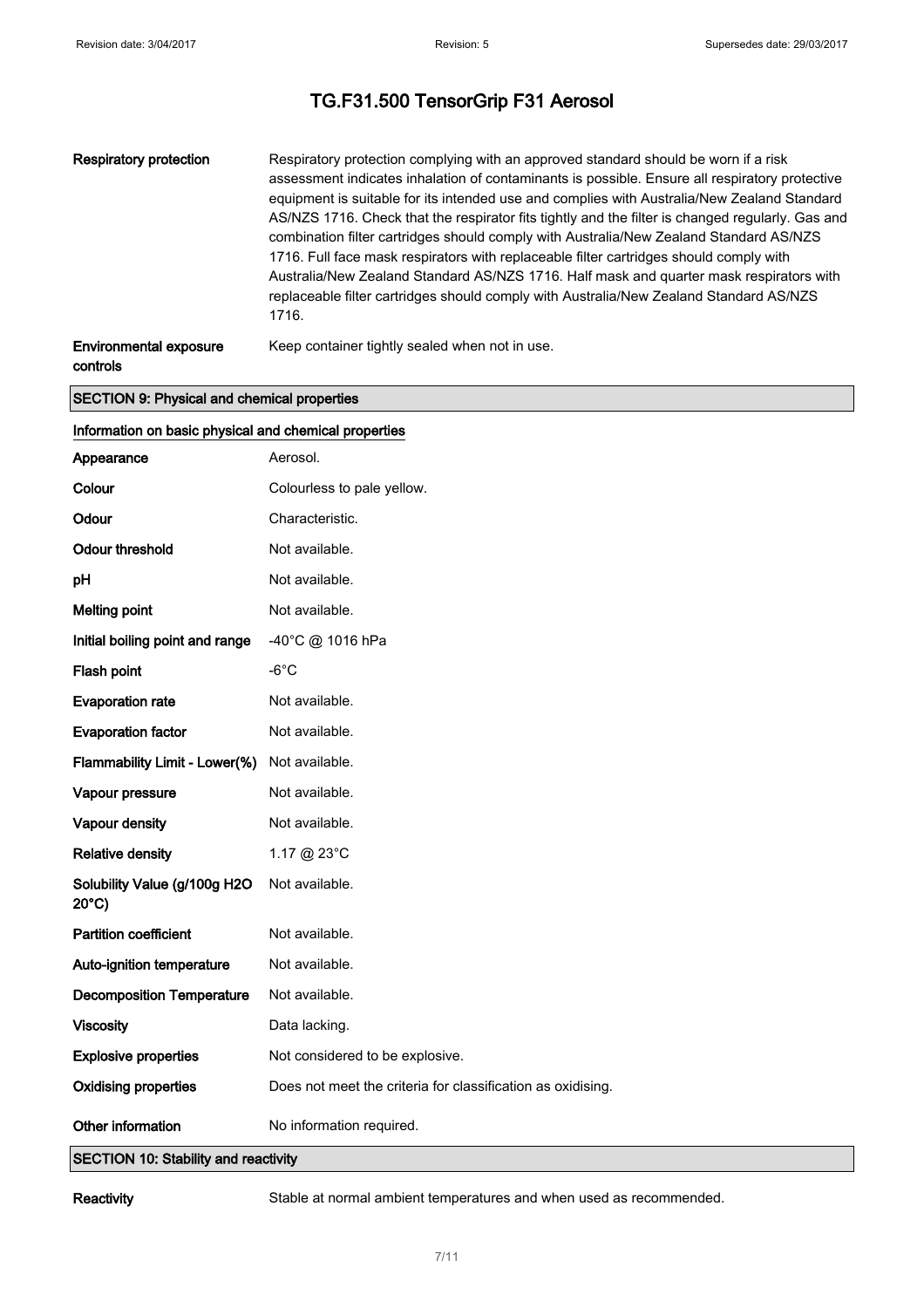| <b>Stability</b>                                                     | Stable at normal ambient temperatures and when used as recommended. Stable under the<br>prescribed storage conditions.                                                   |
|----------------------------------------------------------------------|--------------------------------------------------------------------------------------------------------------------------------------------------------------------------|
| Possibility of hazardous<br>reactions                                | The following materials may react strongly with the product: Oxidising agents.                                                                                           |
| <b>Conditions to avoid</b>                                           | Avoid exposing aerosol containers to high temperatures or direct sunlight. Containers can<br>burst violently or explode when heated, due to excessive pressure build-up. |
| Materials to avoid                                                   | No specific material or group of materials is likely to react with the product to produce a<br>hazardous situation.                                                      |
| Hazardous decomposition<br>products                                  | Thermal decomposition or combustion products may include the following substances: Acrid<br>smoke or fumes.                                                              |
| <b>SECTION 11: Toxicological information</b>                         |                                                                                                                                                                          |
| Information on toxicological effects                                 |                                                                                                                                                                          |
| <b>Toxicological effects</b>                                         | No data recorded.                                                                                                                                                        |
| Acute toxicity - oral<br>Notes (oral LD <sub>50</sub> )              | Based on available data the classification criteria are not met.                                                                                                         |
| Acute toxicity - dermal<br>Notes (dermal LD <sub>50</sub> )          | Based on available data the classification criteria are not met.                                                                                                         |
| Acute toxicity - inhalation<br>Notes (inhalation LC <sub>50</sub> )  | Based on available data the classification criteria are not met.                                                                                                         |
| Skin corrosion/irritation<br>Skin corrosion/irritation               | Causes skin irritation.                                                                                                                                                  |
| Serious eye damage/irritation<br>Serious eye damage/irritation       | Causes serious eye irritation.                                                                                                                                           |
| <b>Respiratory sensitisation</b><br><b>Respiratory sensitisation</b> | Based on available data the classification criteria are not met.                                                                                                         |
| Skin sensitisation<br>Skin sensitisation                             | Based on available data the classification criteria are not met.                                                                                                         |
| Germ cell mutagenicity<br>Genotoxicity - in vitro                    | Based on available data the classification criteria are not met.                                                                                                         |
| Carcinogenicity<br>Carcinogenicity                                   | Suspected of causing cancer.                                                                                                                                             |
| Reproductive toxicity<br>Reproductive toxicity - fertility           | Based on available data the classification criteria are not met.                                                                                                         |
| Specific target organ toxicity - single exposure                     |                                                                                                                                                                          |
| STOT - single exposure                                               | May cause drowsiness or dizziness.                                                                                                                                       |
| <b>Target organs</b>                                                 | Central nervous system                                                                                                                                                   |
| Specific target organ toxicity - repeated exposure                   |                                                                                                                                                                          |
| STOT - repeated exposure                                             | Based on available data the classification criteria are not met.                                                                                                         |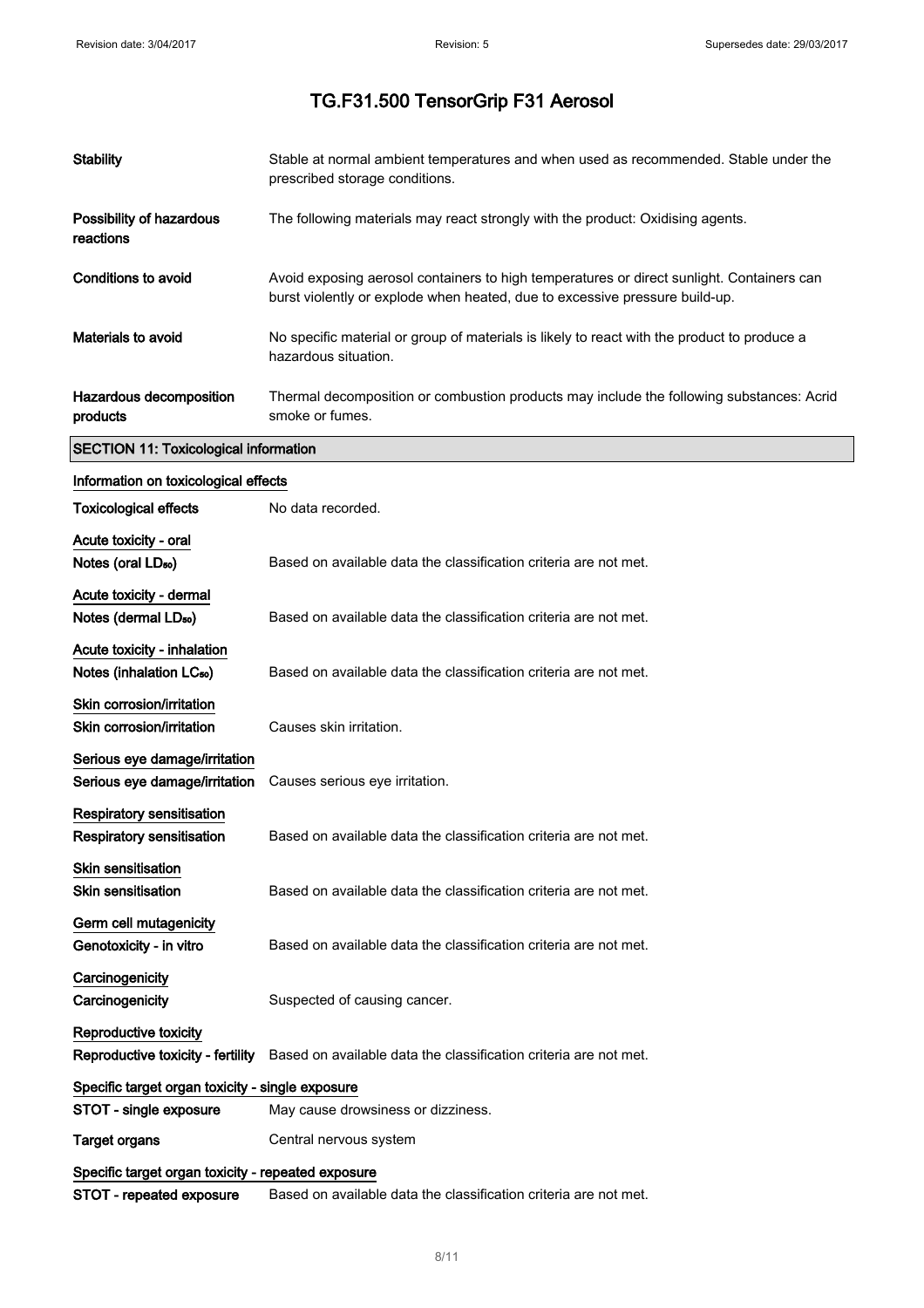| <b>General information</b>                 | May cause cancer after repeated exposure. Risk of cancer depends on duration and level of<br>exposure. The severity of the symptoms described will vary dependent on the concentration<br>and the length of exposure.                                                                                                                                                                                                                                                                                                                                                                                                                                                                                                                                   |
|--------------------------------------------|---------------------------------------------------------------------------------------------------------------------------------------------------------------------------------------------------------------------------------------------------------------------------------------------------------------------------------------------------------------------------------------------------------------------------------------------------------------------------------------------------------------------------------------------------------------------------------------------------------------------------------------------------------------------------------------------------------------------------------------------------------|
| Inhalation                                 | A single exposure may cause the following adverse effects: Headache. Nausea, vomiting.<br>Central nervous system depression. Drowsiness, dizziness, disorientation, vertigo. Narcotic<br>effect. During application and drying, solvent vapours will be emitted. Vapours in high<br>concentrations are narcotic.                                                                                                                                                                                                                                                                                                                                                                                                                                        |
| Ingestion                                  | Gastrointestinal symptoms, including upset stomach.                                                                                                                                                                                                                                                                                                                                                                                                                                                                                                                                                                                                                                                                                                     |
| <b>Skin Contact</b>                        | Redness. Irritating to skin. Bonds skin and eyes in seconds.                                                                                                                                                                                                                                                                                                                                                                                                                                                                                                                                                                                                                                                                                            |
| Eye contact                                | Irritating to eyes. Bonds skin and eyes in seconds.                                                                                                                                                                                                                                                                                                                                                                                                                                                                                                                                                                                                                                                                                                     |
| Route of entry                             | Inhalation Skin and/or eye contact                                                                                                                                                                                                                                                                                                                                                                                                                                                                                                                                                                                                                                                                                                                      |
| <b>SECTION 12: Ecological Information</b>  |                                                                                                                                                                                                                                                                                                                                                                                                                                                                                                                                                                                                                                                                                                                                                         |
| <b>Toxicity</b>                            | Not regarded as dangerous for the environment. However, large or frequent spills may have<br>hazardous effects on the environment.                                                                                                                                                                                                                                                                                                                                                                                                                                                                                                                                                                                                                      |
| Persistence and degradability              |                                                                                                                                                                                                                                                                                                                                                                                                                                                                                                                                                                                                                                                                                                                                                         |
|                                            | Persistence and degradability There are no data on the degradability of this product.                                                                                                                                                                                                                                                                                                                                                                                                                                                                                                                                                                                                                                                                   |
| <b>Bioaccumulative potential</b>           |                                                                                                                                                                                                                                                                                                                                                                                                                                                                                                                                                                                                                                                                                                                                                         |
| <b>Bioaccumulative Potential</b>           | No data available on bioaccumulation.                                                                                                                                                                                                                                                                                                                                                                                                                                                                                                                                                                                                                                                                                                                   |
| <b>Partition coefficient</b>               | Not available.                                                                                                                                                                                                                                                                                                                                                                                                                                                                                                                                                                                                                                                                                                                                          |
| Mobility in soil                           |                                                                                                                                                                                                                                                                                                                                                                                                                                                                                                                                                                                                                                                                                                                                                         |
| <b>Mobility</b>                            | The product contains volatile organic compounds (VOCs) which will evaporate easily from all<br>surfaces.                                                                                                                                                                                                                                                                                                                                                                                                                                                                                                                                                                                                                                                |
| Other adverse effects                      |                                                                                                                                                                                                                                                                                                                                                                                                                                                                                                                                                                                                                                                                                                                                                         |
| Other adverse effects                      | None known.                                                                                                                                                                                                                                                                                                                                                                                                                                                                                                                                                                                                                                                                                                                                             |
| <b>SECTION 13: Disposal considerations</b> |                                                                                                                                                                                                                                                                                                                                                                                                                                                                                                                                                                                                                                                                                                                                                         |
| Waste treatment methods                    |                                                                                                                                                                                                                                                                                                                                                                                                                                                                                                                                                                                                                                                                                                                                                         |
| <b>General information</b>                 | The generation of waste should be minimised or avoided wherever possible. Reuse or recycle<br>products wherever possible. This material and its container must be disposed of in a safe<br>way. Disposal of this product, process solutions, residues and by-products should at all times<br>comply with the requirements of environmental protection and waste disposal legislation and<br>any local authority requirements. When handling waste, the safety precautions applying to<br>handling of the product should be considered. Care should be taken when handling emptied<br>containers that have not been thoroughly cleaned or rinsed out. Empty containers or liners<br>may retain some product residues and hence be potentially hazardous. |
| <b>Disposal methods</b>                    | Do not empty into drains. Empty containers must not be punctured or incinerated because of<br>the risk of an explosion. Dispose of surplus products and those that cannot be recycled via a<br>licensed waste disposal contractor. Waste, residues, empty containers, discarded work<br>clothes and contaminated cleaning materials should be collected in designated containers,<br>labelled with their contents.                                                                                                                                                                                                                                                                                                                                      |

SECTION 14: Transport information

## UN number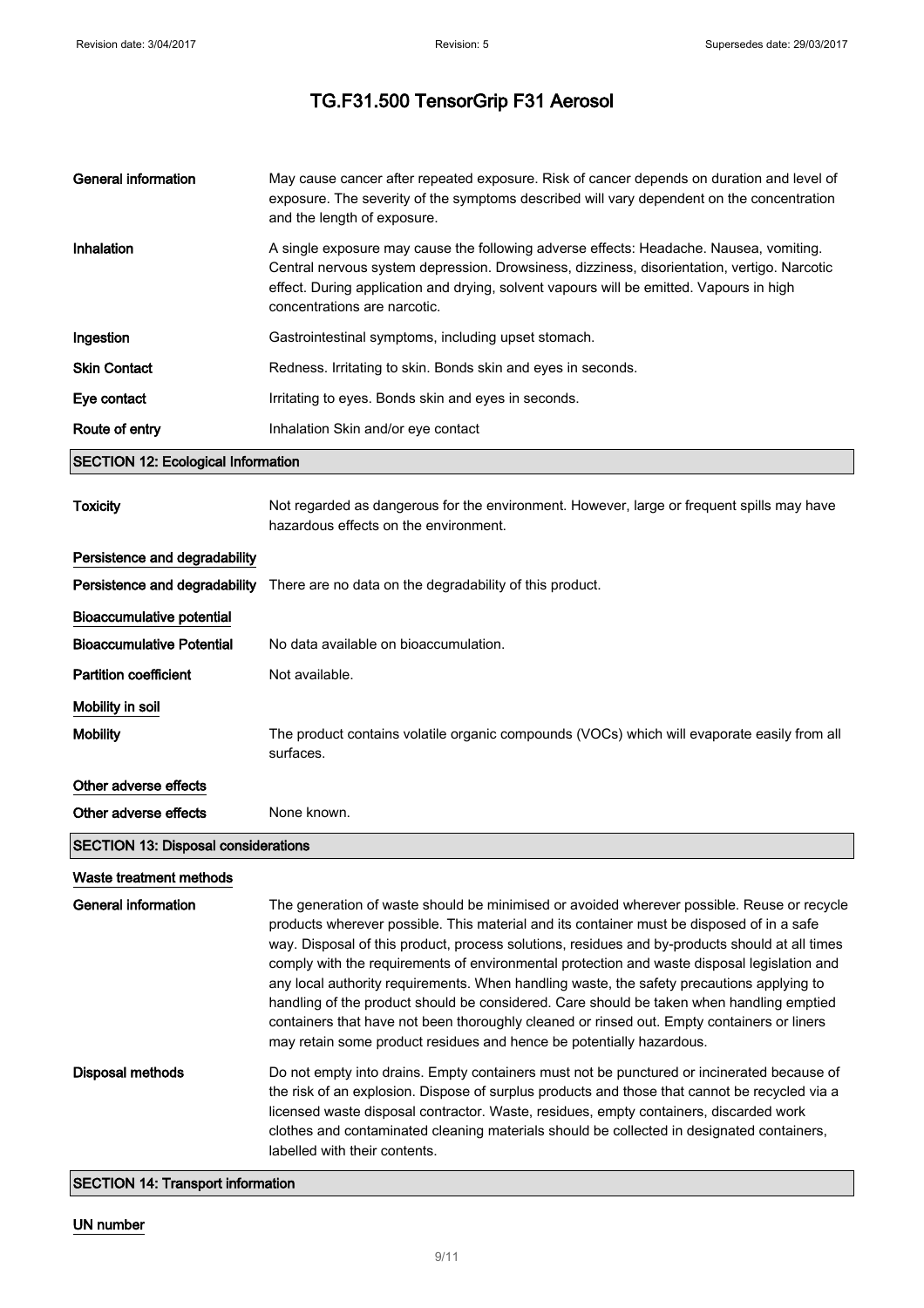| UN No. (ADG)                         | 1950            |
|--------------------------------------|-----------------|
| UN No. (IMDG)                        | 1950            |
| UN No. (ICAO)                        | 1950            |
| UN proper shipping name              |                 |
| Proper shipping name (ADG) AEROSOLS  |                 |
| Proper shipping name<br>(IMDG)       | <b>AEROSOLS</b> |
| Proper shipping name (ICAO) AEROSOLS |                 |
| Transport hazard class(es)           |                 |
| <b>ADG class</b>                     | 2.1             |
| ADG classification code              | 5F              |
| <b>ADG label</b>                     | 2.1             |
| <b>IMDG class</b>                    | 2.1             |
| ICAO class/division                  | 2.1             |
| <b>Transport labels</b>              |                 |



| Packing group             |      |
|---------------------------|------|
| ADG packing group         | None |
| <b>IMDG packing group</b> | None |
| ICAO packing group        | None |

#### Environmental hazards

Environmentally hazardous substance/marine pollutant No.

EmS F-D, S-U

Transport in bulk according to Not applicable. Annex II of MARPOL 73/78 and the IBC Code

|  |  |  |  | <b>SECTION 15: Regulatory information</b> |
|--|--|--|--|-------------------------------------------|
|--|--|--|--|-------------------------------------------|

### SECTION 16: Any other relevant information

| <b>Classification abbreviations</b><br>and acronyms | Aerosol = Aerosol<br>Carc. = Carcinogenicity<br>Eye Irrit. $=$ Eye irritation<br>Skin Irrit. = Skin irritation<br>STOT SE = Specific target organ toxicity-single exposure |
|-----------------------------------------------------|----------------------------------------------------------------------------------------------------------------------------------------------------------------------------|
| <b>Training advice</b>                              | Read and follow manufacturer's recommendations. Only trained personnel should use this<br>material.                                                                        |